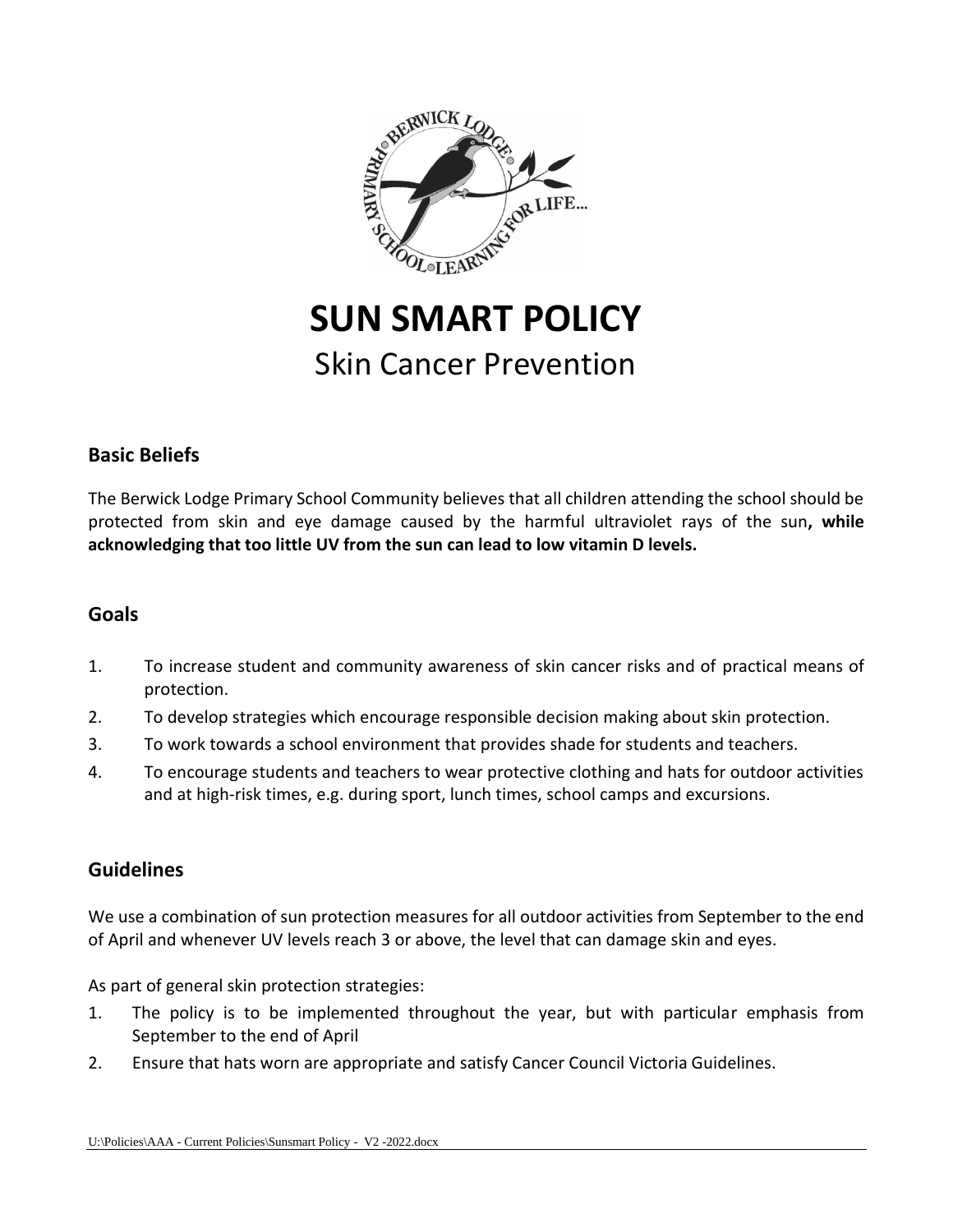- 3. Sun protective clothing is included in our school uniform and dress code. School clothing is cool, loose fitting and made of densely woven fabric. It includes shirts with collars and longer sleeves. Longer style dresses and shorts and t-shirts are required for swimming.
- 4. Ensure that adequate shade is provided at sporting carnivals and outdoor events.
- 5. Increase the number of shelter and trees providing shade in the school grounds.
- 6. Encourage parents to provide Sun Protection Factor (SPF) 30+, broad spectrum, water-resistant sunscreen for student use whenever possible. Strategies are in place to remind students to apply sunscreen before going outdoors.
- 7. Incorporate programs on skin cancer prevention into the curriculum.
- 8. Regularly reinforce the Sun Smart Policy in a positive way through newsletters, parents meetings, student and teacher interviews.
- 9. The school will require children to wear hats which protect the face, neck, eyes and ears whenever they are outside (e.g. recess, lunch, sport, carnivals, excursions and activities)
- 10. Children who do not have their hats with them or appropriate covering clothing will be directed to play in an area protected from the sun.
- 11. Encourage children to use available areas of shade for outdoor play activities.
- 12. Organise outdoor activities to be held in areas of shade, whenever possible.
- 13. Encourage staff to act as role models for practising Sun Smart behaviour:
	- $\Diamond$  wearing appropriate hats and clothing for all outdoor activities; and
	- $\Diamond$  using a broad spectrum 30+ water resistant sunscreen.
- 14. Encourage the use of wrap-around sunglasses that meet Australian Standard 1067.

#### **When enrolling their child, parents will be:**

- 1. Informed of the Sun Smart Policy.
- 2. Requested to purchase a school hat or provide an appropriate hat for their child's use.
- 3. Encouraged to provide SPF 30+ broad spectrum, water resistant sun screen for their child's use.
- 4. Encouraged to practise sun protective behaviour themselves.